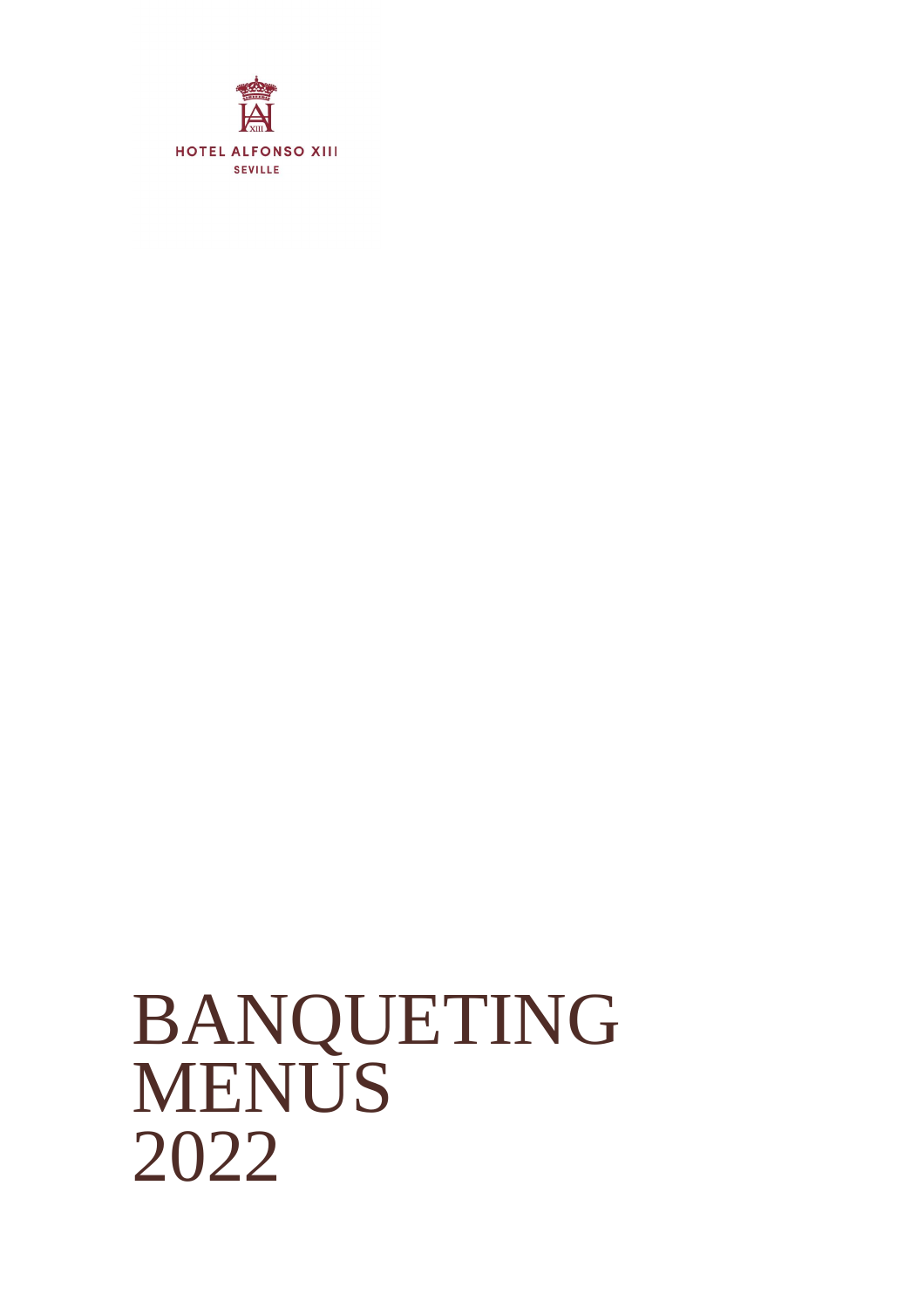

# We present our special selection of dishes for banqueting:

#### The prices quoted are based on a minimum of 15 people. Venue subject to availability and number of covers.

Includes: Seasonal flowers Printed Menu

Wines: White VIÑA CALERA DO Rueda Red MARQUES DE ARIENZO Crianza DO Rioja

Mineral water, beer, soft drinks Coffee/tea and infusion Mignardises

All our prices include VAT.

The chosen menu will be the same for all covers, except for those suffering from allergies or food intolerances.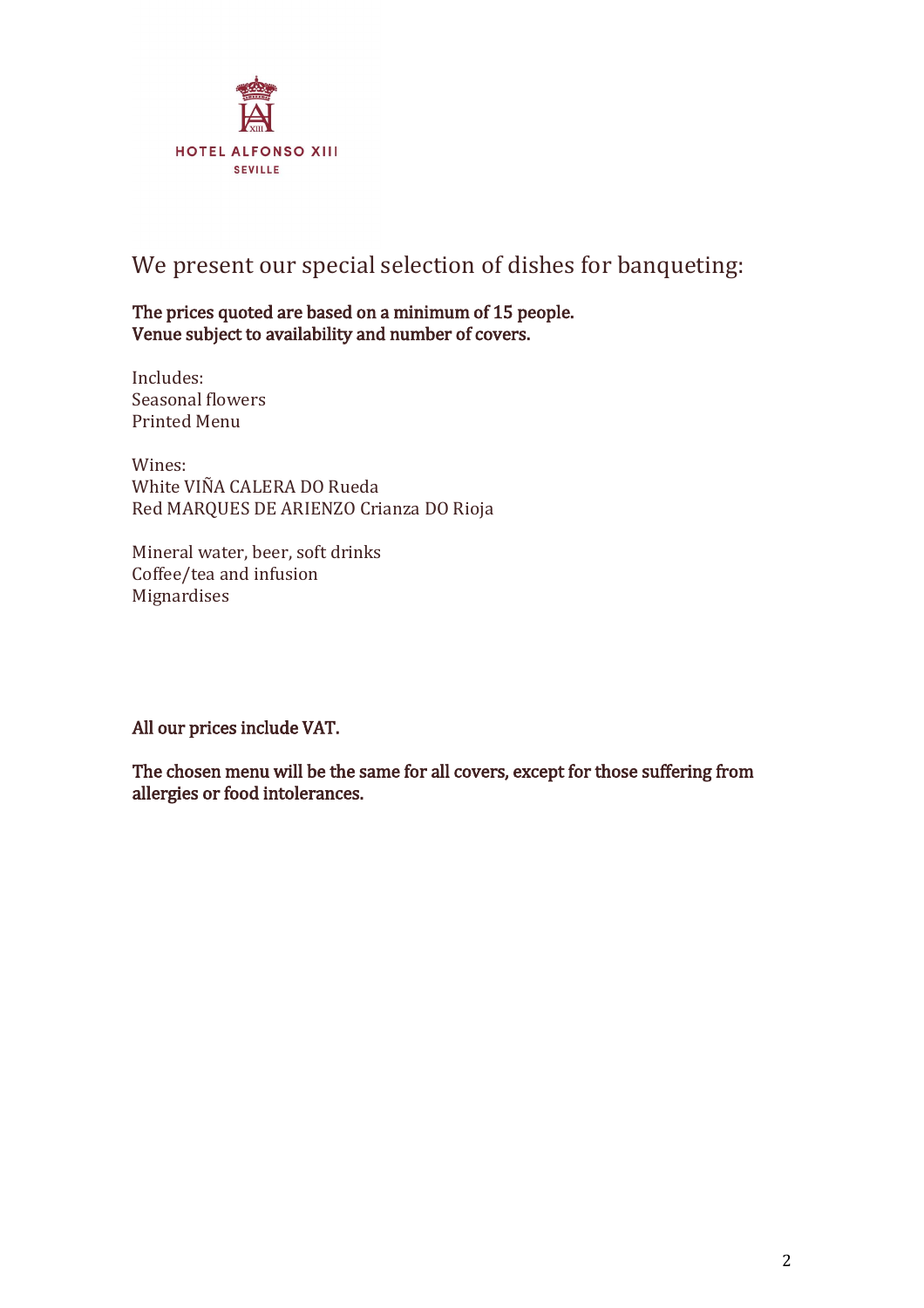

#### **Starter**

Goat's cheese terrine with foie gras and apple, mini salad of green lettuce leaves, with artichokes and Px reduction 29

Salad of lettuce hearts, pipirrana salad with prawns and gulas – mock baby eelswith garlic 29

Gratin of seafood crepes with bisque and Emmental cheese 32

Green bean julienne salad with Iberian ham and mustard and honey vinaigrette 27 Potato timbale with salt cod confit and caramelised onion 28

Burrata with tomato ragout, rocket, pesto and balsamic vinegar 31

Foie gras and wild mushroom risotto 31

Salmon carpaccio with dill vinaigrette, asparagus wedge, celery, walnuts and caviar 28

Garlic shrimps and seafood rice 32

### Soup

Salmorejo encapotado - chilled tomato soup with garnish 24

Ajo blanco – chilled almond soup with melon and ham sorbet 27

Cream of cauliflower with asparagus and paprika chicken with parmesan 26

Seafood bisque with king crab dumplings 31

Cream of lentis with green beans and diced foie 30

Tomato and water melon soup with lobster and basil ice 28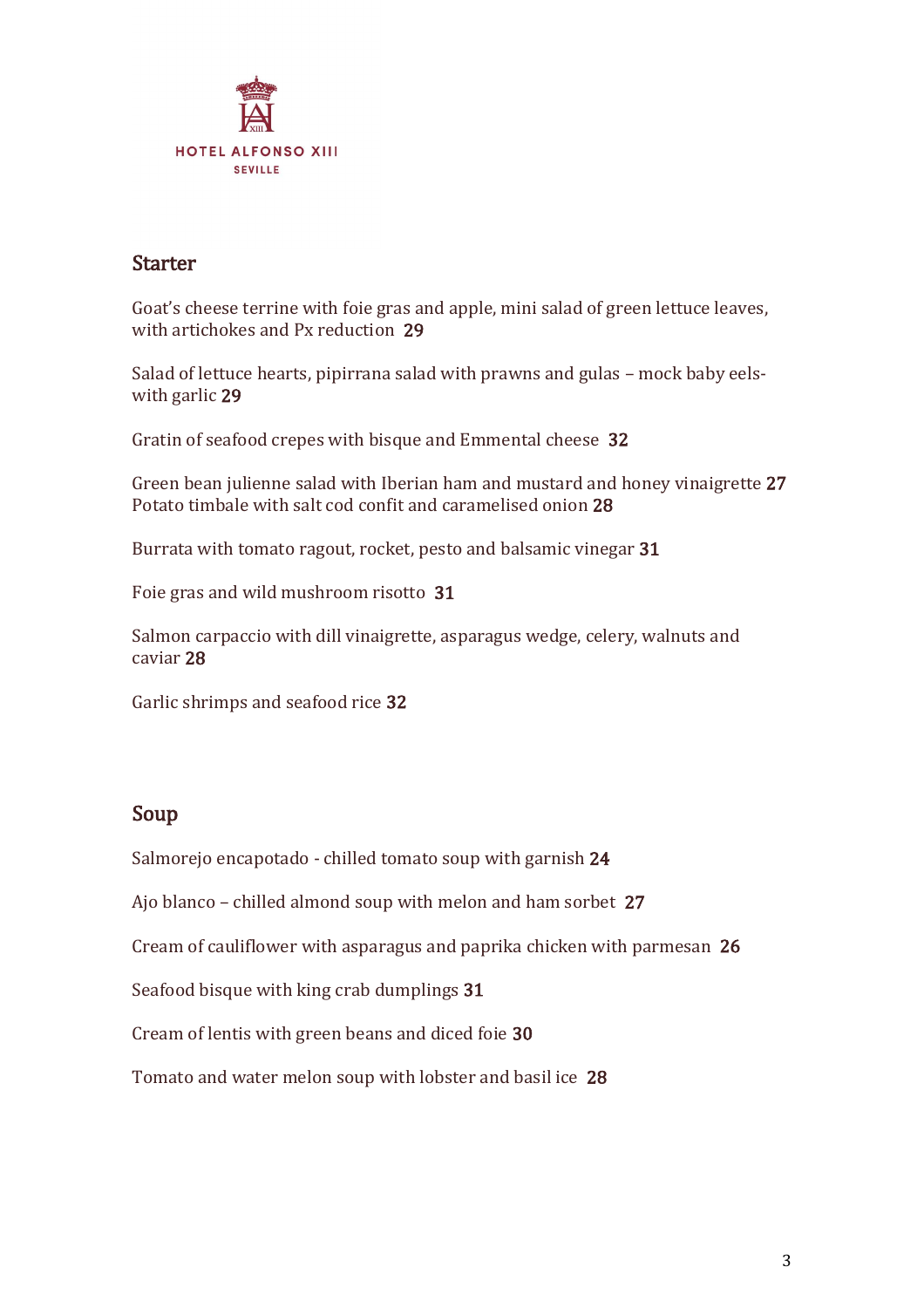

## Fish

Hake steak with lemon and saffron risotto, parmesan and chives 39 Salmon à l'unilateral – cooked on one side only with white asparagus, tarragon vinaigrette, soy and wasabi 37 Sea bass with roast pepper "escalibada" and calamares de campo –battered vegetable rings 39 Monkfish with yoghurt foam and black noodles 43

Grilled gilt head bream with celeriac puree, dill and Chinese vegetables 35 Red tuna and onions with patatas a lo pobre 39

## Meat and poultry

Iberian pork tenderloin à la Alfonso XIII 39 Beef tenderloin in its jus with creamy potato timbale and sugar snap peas 46 Duck en confit with apple and carrot puree, plum, soy and spring onion sauce 32 Sirloin Stroganoff with wild mushrooms 44 Beef tenderloin with foie gras, sautéed mushrooms and paris sauce 53 Iberian pork shoulder with crushed potatoes and fruits in muscatel 39 Lamb en confit with mashed potato aux fines herbes and red curry 39 Iberian pork cheek in oloroso with ajo colorao and sesame 37